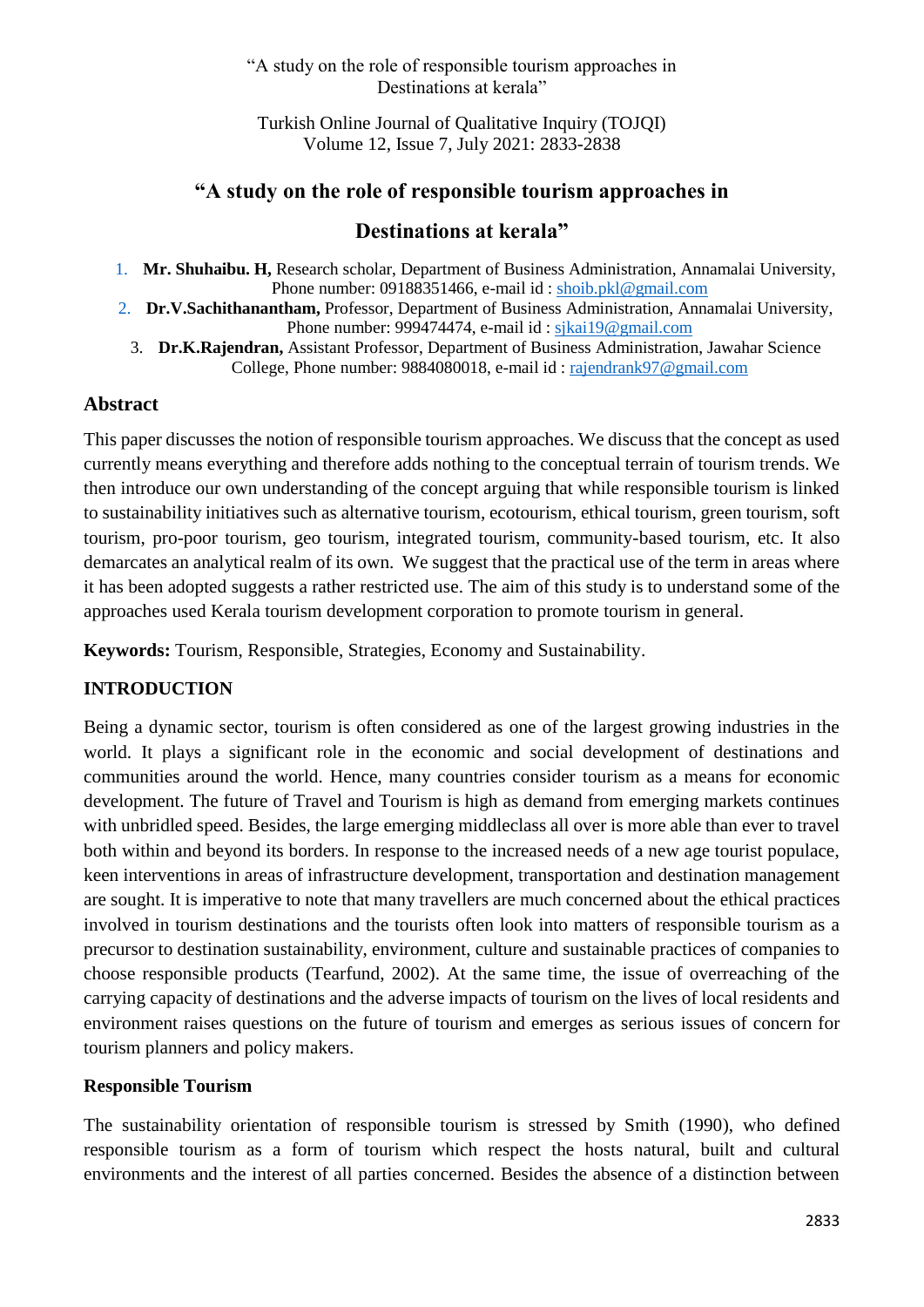responsible tourism and sustainable tourism that this view prompts, the controversies surrounding sustainable tourism also gets imported into the debates of responsible tourism. For instance, the sustainability debate is often criticized for its lack of conceptual clarity (Higgins-Desbiolles, 2010) characterised as a flawed and inadequate concept that is based on misconceptions on the role of tourism demand, the nature of tourism resources, the imperative of inter and intra-generational equity, sociocultural integrity, measurement and forms of sustainable development and for offering micro solutions to what is essentially a macro problem of unsustainable growth in tourism. Wheeler (1991) critical about the growing number of seemingly environment-friendly tourism initiatives and argues that responsible tourism cannot be a solution for the problems of tourism, as long as the volume of global tourism is on the increase. Any increase in tourism volume will necessarily have a corresponding increase in negative impacts. Therefore responsible development of tourism will require reducing the scale and volume of tourism. Responsible tourism as a pleasant, agreeable, but dangerously superficial, ephemeral and inadequate escape route for the educated middle classes unable or unwilling, to appreciate or accept their own destructive contribution to the international tourism maelstrom.

## **Responsible tourism in Kerala**

A concerted effort to implement responsible tourism began with a state level consultation on the subject organised by the Department of Tourism, Government of Kerala, in association with the International Centre for Responsible Tourism and EQUATIONS organised at Thiruvananthapuram, the state capital, on the  $2<sup>nd</sup>$  and  $3<sup>rd</sup>$  of February, 2007. Discussions were conducted in three sub-groups consisting of 1) Local self-governments and civil society organisations 2) Tourism industry and 3) State Government Departments and organisations. A series of economic, socio-cultural and environmental issues were identified by each of these sub-groups which were in turn captured in a workshop document that eventually led to the preparation of a framework for the implementation of responsible tourism. A State Level Responsible Tourism Committee emerged from this consisting of 40 members with representation from different groups of stakeholders.

In the first meeting of SLRTC it was decided that the responsible tourism initiative should be piloted in four different types of destinations in Kerala, all chosen for their importance as tourism destinations, but differing in tourist volumes and the ecological sensitivity of the destinations.

It is worth noting here that the Kerala Declaration for responsible tourism was working with a rather diffuse definition.



Image 1. Organisational layout for the implementation of Responsible Tourism in Kerala [\(http://www.keralatourism.org/rt-impactsocial.php\)](http://www.keralatourism.org/rt-impactsocial.php)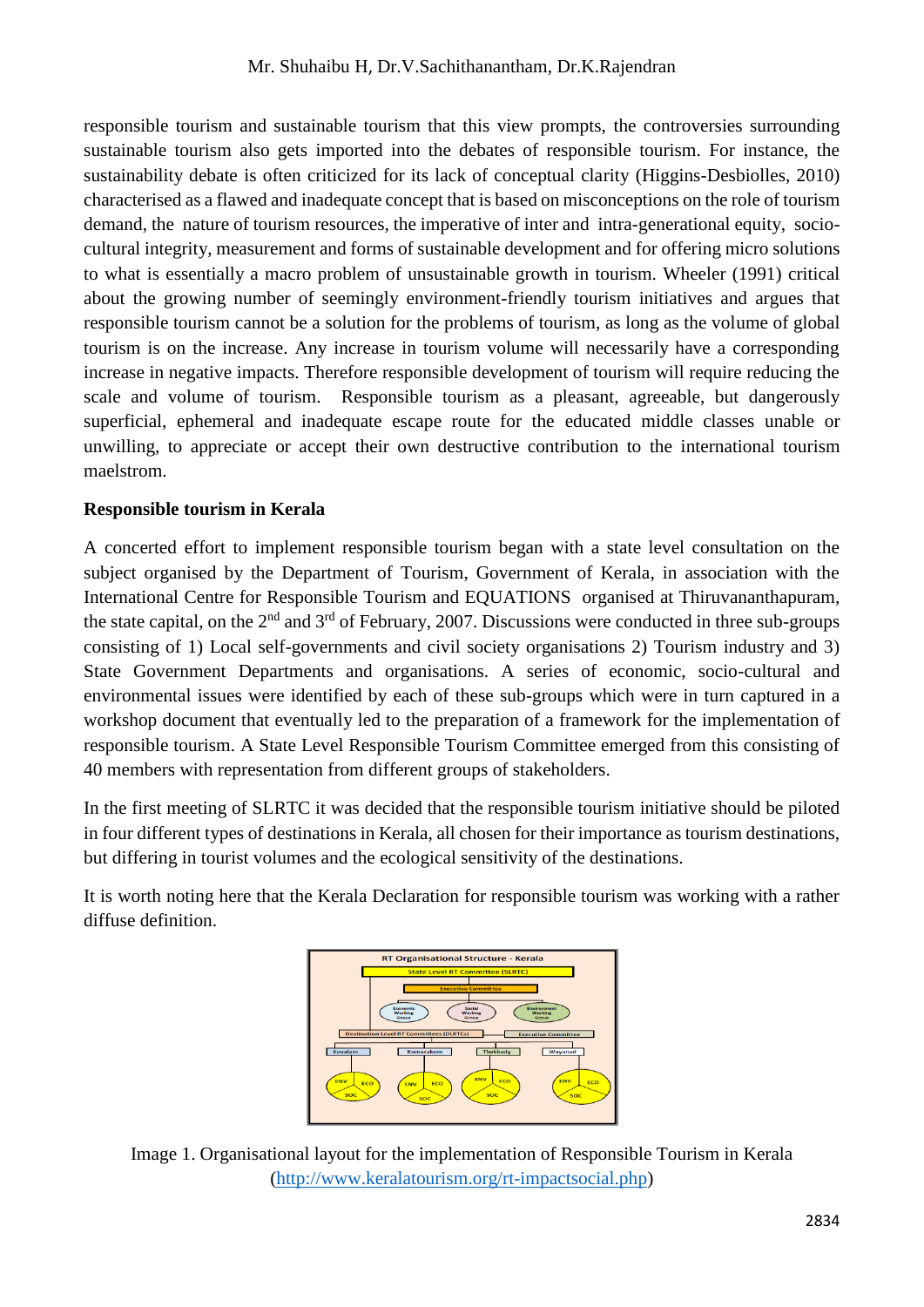# **Strategies or Approaches**

In the state level workshop conducted in February, 2007 a series of issues in engaging with responsible tourism practices were identified. From the rather large list of issues local food procurement by tourism providers and local level facilitation of the same, were taken up for detailed investigation. Kerala Institute of Tourism and Travel Studies detailed the problems in this sector through a survey of issues in local food procurement for hotels in the four destinations chosen. From this study, it emerged that hoteliers though in principle willing to procure food locally, had a number of concerns that would have to be addressed if local procurement was to become a reality. These were:

- Produce requirements in practice were not steady throughout the year and supply chains would have to cater to this variability. Sudden spurts in demand were not uncommon and timeliness of supply would be needed.
- Acceptable prices needed to be negotiated. In some instance, local procurement could be more expensive with prices lower outside the locality.
- Quality control of food produce was of prime importance.
- Local food producers often were very small entities and hoteliers could engage in one to one transactions with each producer (Venu, 2008).

A strategy to address the above concerns was then needed. Detailing of such a strategy, as well of initiation of other initiatives in line with the spirit of responsible tourism, was left to the local governments at the destinations chosen.

## **Objectives of the study**

- To study the role of responsible tourism approaches in destinations at Kerala.
- To find out responsible tourism strategies and approaches have affected the people.
- To provide the valuable suggestion to develop the tourism industries in Kerala.

## **Review of literature**

**World Tourism (1980)** defined that the tourism as an activity essential to the life of nations because of its direct effects on the social, cultural, educational and economic sectors of national societies and on their international relations. This has created a growing need for sustainability of tourism development that resulted in the introduction of alternate concepts like Sustainable Tourism, Green Tourism, Eco Tourism, Pro-Poor Tourism, Accessible Tourism and Responsible Tourism.

**James Buller (2000)** explained that ecotourism promotes positive environmental ethics and it doesn't degrade the resources. He concentrates on intrinsic rather than extrinsic values, and it is bio centric rather than homocentric in philosophy. He defines ecotourism as a responsible way of travelling that supports preservation of natural and cultural heritage and welfare of local communities.

**Thomas (2002)** discussed that the former Minister of Tourism, Government of Kerala, in order to make Kerala the real God's Own Country, an up market high quality tourism destination through national utilisation of resources with focus on integrated development of infrastructure sector, conserving and preserving the heritage and environment and enhancing productivity, income, creating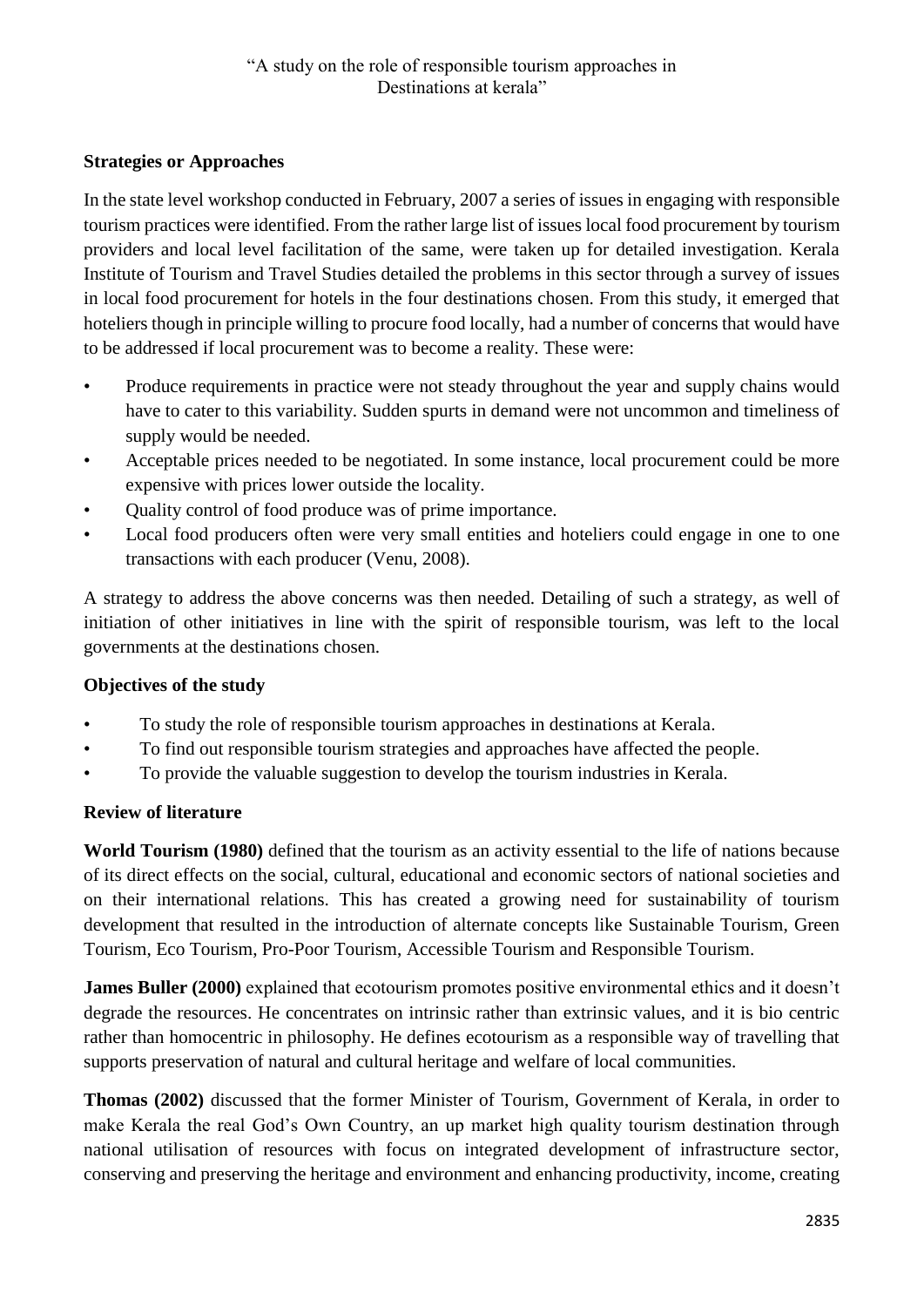employment opportunities and alleviating poverty thereby making tourism the most important sector for the socio-economic development and environmental protection of the state.

**Bernard Lane (2003)** note that being one of the founding fathers of sustainable tourism, Krippendorf stood for channelizing benefits of tourism into environmental and cultural conservation and to the host communities. It was not intended to regulate but to helping the industry to look long term and to become more responsible for its actions and impacts.

**Singh (2008)** analysed that the different travel attractions and the different motivators of travel. He argues that historical and cultural attractions play a crucial role in the promotion of foreign tourism. He analyses tourism industry in India in detail. He elaborately evaluates the governmental and institutional role in tourism promotion and the problems of development of tourism in India. He explains how to generate awareness among the people and highlights the importance of domestic tourism.

## **Research Methodology**

The study of this paper is mainly gathered with some exploratory methods in processing the research. Here role responsible tourism approaches is the main aim.

Here the research was conducted on the basis of an online survey using self-administered questions and also from the available data from different sources. The survey rendered 50 responses. The survey contained 20 questions of personal profile and satisfaction level of current approaches tourism projects in Kerala. This approach of study not just spotlights on interchange of knowledge and circulation to add to the current group of tourism theories, above all analytical assumptions, critical thinking and the co-formation of recent information's are upgraded by gaining from practical as well as academic perspectives. The secondary data were collected from the annual reports, Journal, Tourism magazine and Local Government bodies. Various study reports made by different national and international agencies related to Tourism and tourism topics and also academic papers.

#### **Significance of Study**

Kerala is known for its scenic beauty and is a popular tourist destination. It was listed as the top ten paradises found in the millennium edition of the National Geographic magazine (Sebastian and Rajagopalan, 2009). Though almost 50 percent of the state's population was dependent on agriculture until the 1980s, this sector has since declined with farming becoming increasingly unprofitable. Industrial activities in the state are also limited, due to a multiplicity of factors, not least of which was the presence of a militant trade union movement. In terms of natural and cultural assets, Kerala however has a varied portfolio of attractions such as beaches, backwaters, hill stations, festivals, Ayurveda, wildlife, traditional cuisines, classical and folk art and dance forms, unique artefacts and a distinctive style of architecture. Tourism was therefore identified as a major economic development alternative. This recognition triggered a series of tourism development and promotional activities in the late 1980s. Tourism was given an industry status in 1986, thus making the sector eligible for all public sector incentives and concessions that were extended to other industries.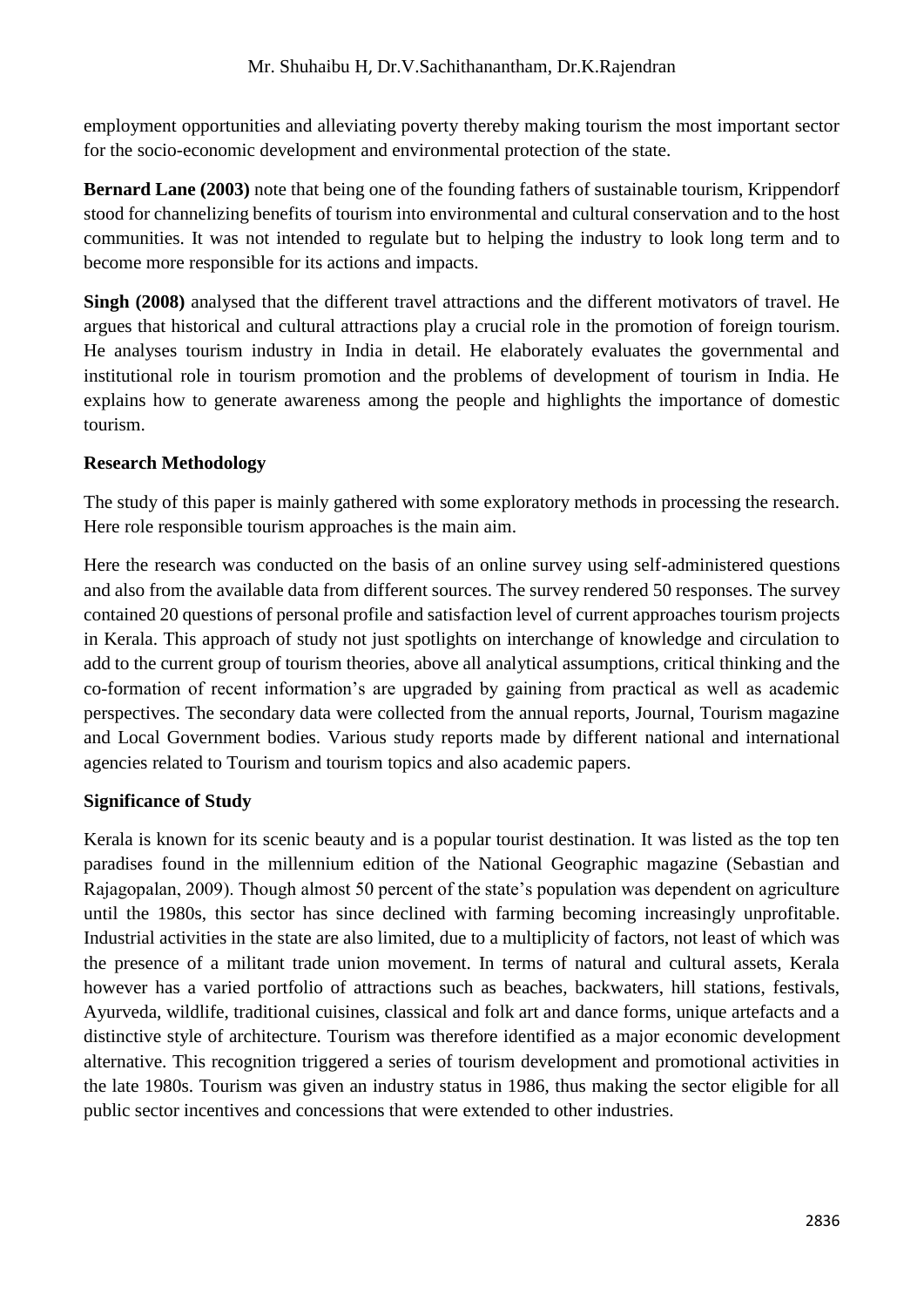Responsible Tourism activities focus mainly on three areas–the economic, social and environmental aspects of the destination. The RT authorities of Kumarakom have planned and implemented various projects with these focus areas in mind.

Ecotourism is not a philosophy rather a responsible form of tourism to ensure sustainable tourism development. However, ecotourism, responsible tourism and sustainable tourism must be used interchangeably as each one has its own specific principles for addressing the negative effects of social, cultural, economic, ecological and environmental impacts.

## **Analysis and Interpretation**

| <b>Satisfaction</b> | <b>Frequency</b> | Percentag |
|---------------------|------------------|-----------|
| <b>Level</b>        |                  | e(%)      |
| Very high           | 18               | 36        |
| High                |                  | 14        |
| Neutral             | 13               | 26        |
| Low                 | 02               |           |
| Very low            | 10               | 20        |

Table No: 01 Satisfaction level with present responsible tourism projects.

Source : Primary Data

The table no 01 showing that the level of satisfaction with present approaches in tourism projects undergoing at Kerala revealed that 36 percent business houses have a very high level of satisfaction and 20 percent of them have a low level of satisfaction level in this aspect. The study revealed that the majority of the business houses were satisfied with the present approaches in tourism projects undergoing at Kerala and was seen as an economic tool of prosperity.

Table No: 02 Factor Analysis Result of the Destination Sustainability Construct.

| <b>Constructs and</b>                | <b>Loading</b> | <b>Eigen</b> | <b>Variance</b> |
|--------------------------------------|----------------|--------------|-----------------|
| <b>Scales</b>                        |                | <b>Value</b> | explained       |
| <b>Economic Sustainability</b>       | $0.77*$        | 3.248        | 57.10%          |
| <b>Local Enterprise Growth</b>       | 0.776          |              |                 |
| Improvement of living                | 0.596          |              |                 |
| standards                            |                |              |                 |
| Jobs and benefits                    | 0.516          |              |                 |
| Tangible Benefits                    | 0.905          |              |                 |
| <b>Consistent and Reliable</b>       | 0.827          |              |                 |
| Income                               |                |              |                 |
| <b>Tourism Integrated</b>            | 0.837          |              |                 |
| Economy                              |                |              |                 |
| Kaiser-meyer-olkin msa               | 0.852          |              |                 |
| <b>Bartlett's Test of Sphericity</b> | 0.001          |              |                 |

Source : Primary Data \* Reliability coefficient (Cronbach's Alpha)